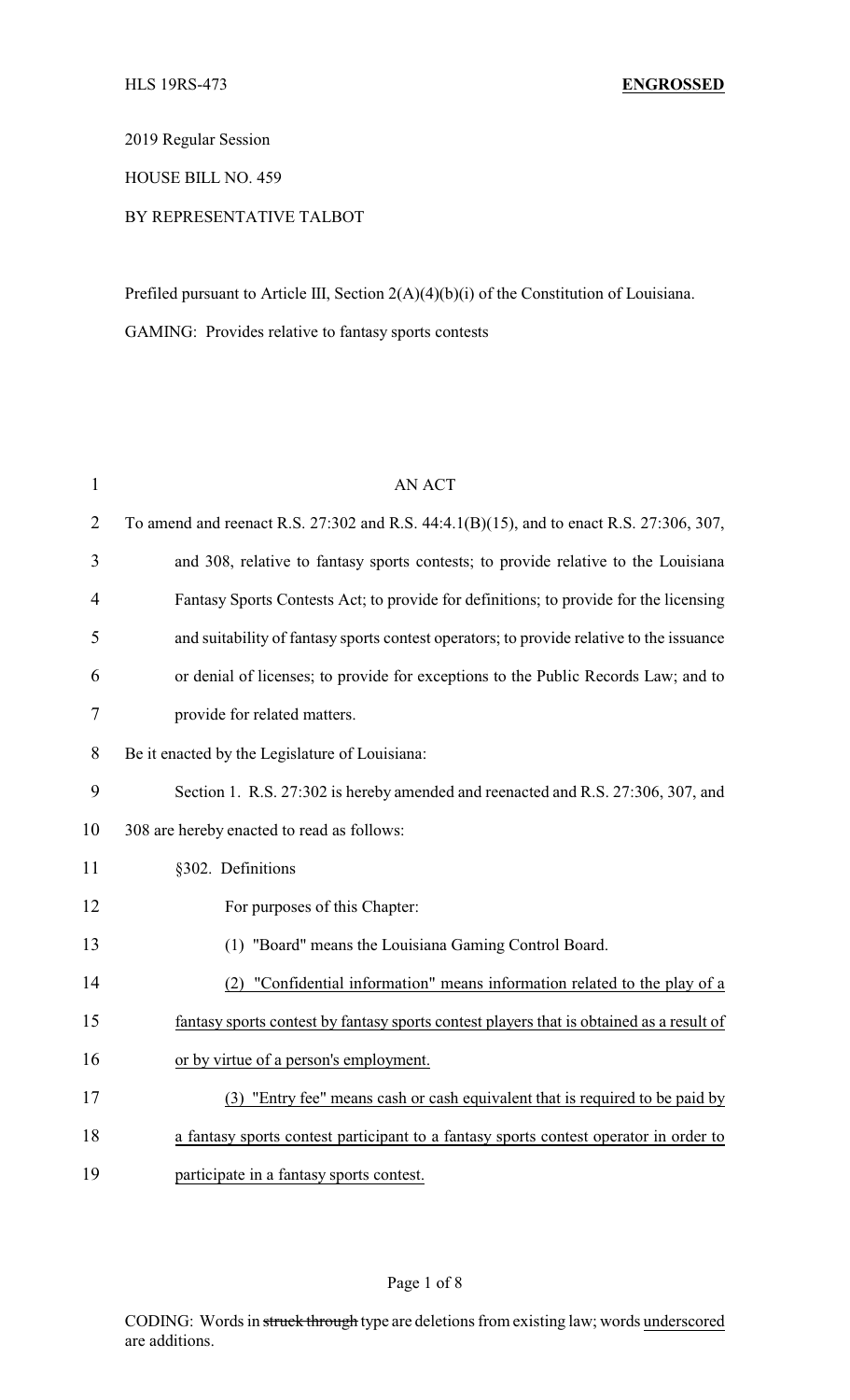| $\mathbf{1}$   | $\left(\frac{2}{4}\right)$ "Fantasy sports contest" means any fantasy or simulation sports game |  |  |
|----------------|-------------------------------------------------------------------------------------------------|--|--|
| $\overline{2}$ | or contest played through the internet or mobile device with all of the following               |  |  |
| 3              | elements:                                                                                       |  |  |
| $\overline{4}$ | Participants create a simulation sports team based on the current<br>(a)                        |  |  |
| 5              | membership of actual amateur or professional sports organizations.                              |  |  |
| 6              | (b) All prizes and awards offered to winning participants are established and                   |  |  |
| 7              | made known to the participants in advance of the game or contest, and the value of              |  |  |
| 8              | the prizes or awards is not determined by the number of participants or the amount              |  |  |
| 9              | of any fees paid by those participants.                                                         |  |  |
| 10             | (c) All winning outcomes reflect the relative knowledge and skill of the                        |  |  |
| 11             | participant and are predominantly determined by accumulated statistical results of              |  |  |
| 12             | the performance of the individuals, including athletes in the case of sporting events.          |  |  |
| 13             | (d) No winning outcome is based on either of the following:                                     |  |  |
| 14             | (i) On the score, point-spread, or any performance or performances of any                       |  |  |
| 15             | single real-world team or any combination of such teams.                                        |  |  |
| 16             | (ii) Solely on any single performance of an individual athlete in any single                    |  |  |
| 17             | real-world sporting or other event.                                                             |  |  |
| 18             | (5) "Fantasy sports contest operator" or "operator" means a person or entity                    |  |  |
| 19             | that is licensed by the board to offer a platform for the playing of fantasy sports             |  |  |
| 20             | contests, to administer one or more fantasy sports contests with an entry fee, and to           |  |  |
| 21             | award a prize of value.                                                                         |  |  |
| 22             | "Fantasy sports contest player" or "player" means a person who<br>(6)                           |  |  |
| 23             | participates in a fantasy sports contest offered by a fantasy sports contest operator.          |  |  |
| 24             | "Gross fantasy sports contest revenues" means the amount equal to the<br>(7)                    |  |  |
| 25             | total of all entry fees that a fantasy sports contest operator collects from all fantasy        |  |  |
| 26             | sports contest players, multiplied by the location percentage for the state of                  |  |  |
| 27             | Louisiana.                                                                                      |  |  |
| 28             | "Location percentage" means, for each fantasy sports contest, the<br>(8)                        |  |  |
| 29             | percentage rounded to the nearest tenth of a percent of the total of entry fees                 |  |  |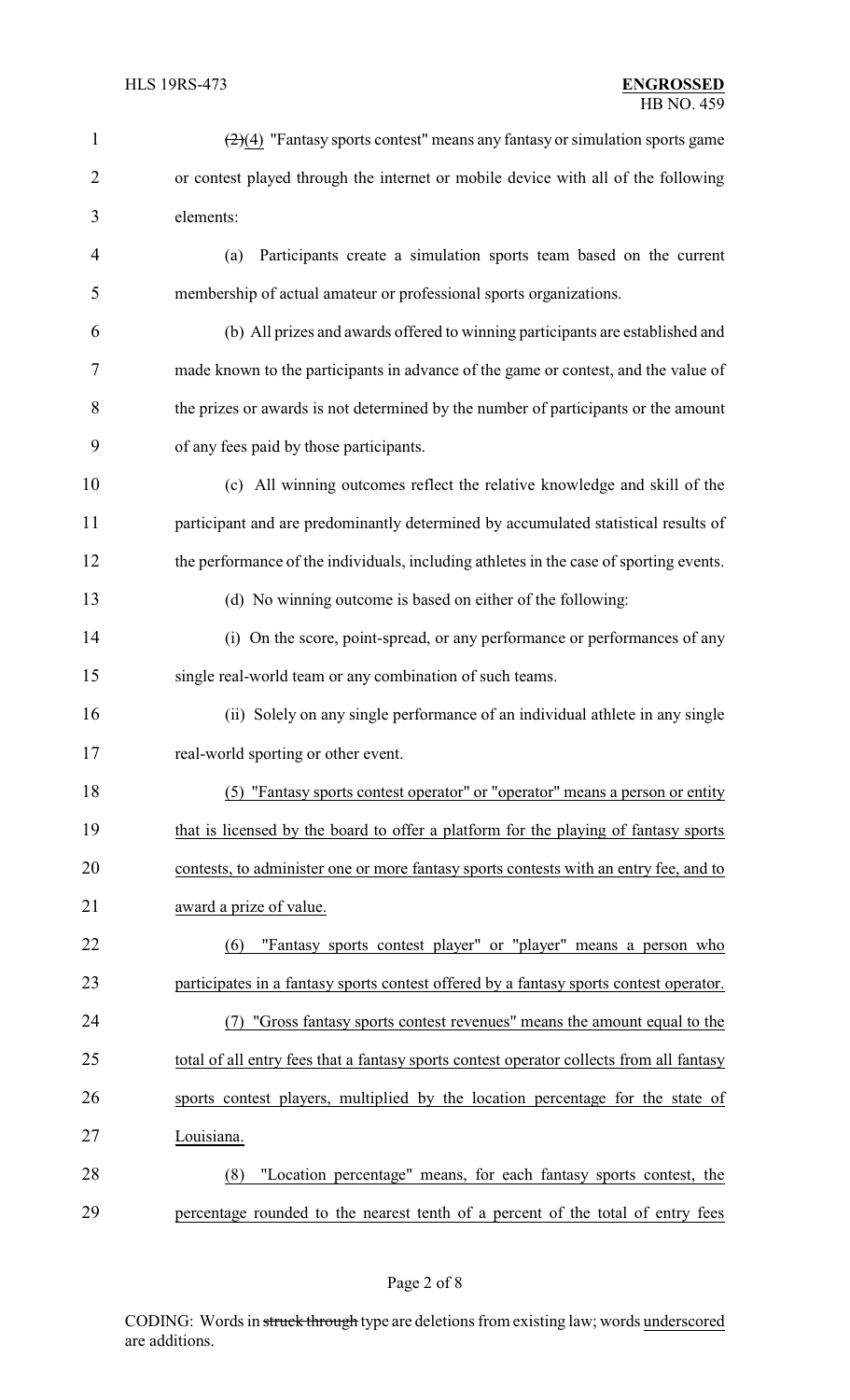| $\mathbf{1}$   | collected from fantasy sports contest players located in the state of Louisiana,     |
|----------------|--------------------------------------------------------------------------------------|
| $\overline{2}$ | divided by the total entry fees collected from such players participating in fantasy |
| 3              | sports contests.                                                                     |
| 4              | (9) "Net revenue" means for all fantasy sports contests, the amount equal to         |
| 5              | the total entry fees collected from all participants entering such fantasy sports    |
| 6              | contests, less the winnings paid to participants in the contests.                    |
| 7              | $\ast$<br>$\ast$<br>$\ast$                                                           |
| 8              | §306. Licensing of fantasy sports contest operators                                  |
| 9              | A. No fantasy sports contest operator shall offer any fantasy sports contest         |
| 10             | in this state without first being licensed by the board. Applications for licensure  |
| 11             | shall be on forms provided by the board.                                             |
| 12             | B. Before obtaining a license to offer fantasy sports contests in this state, a      |
| 13             | fantasy sports contest operator shall:                                               |
| 14             | (1) Be authorized to transact business in this state; and                            |
| 15             | Demonstrate to the board that the operator is suitable for licensing<br>(2)          |
| 16             | pursuant to R.S. 27:28.                                                              |
| 17             | C. Any fantasy sports contest operator that allows its license to lapse,             |
| 18             | without requesting an extension of time to file for renewal of the license, shall be |
| 19             | required to resubmit an initial application for licensure. An extension may be       |
| 20             | granted by the board upon receipt of a written request prior to the lapse of the     |
| 21             | license.                                                                             |
| 22             | §307. Issuance or denial of license                                                  |
| 23             | A. The board shall consider all applications for licensure and shall issue a         |
| 24             | valid license to an applicant that meets the criteria set forth in this Chapter.     |
| 25             | B. The board shall deny a license to any applicant who does not meet the             |
| 26             | criteria as set forth in this Chapter and as established by the board.               |
| 27             | The board shall issue or deny an operator's license within sixty days of             |
| 28             | receipt of an application for licensure. If a license is not issued, the board shall |
| 29             | provide the operator with specific reasons for not issuing a license.                |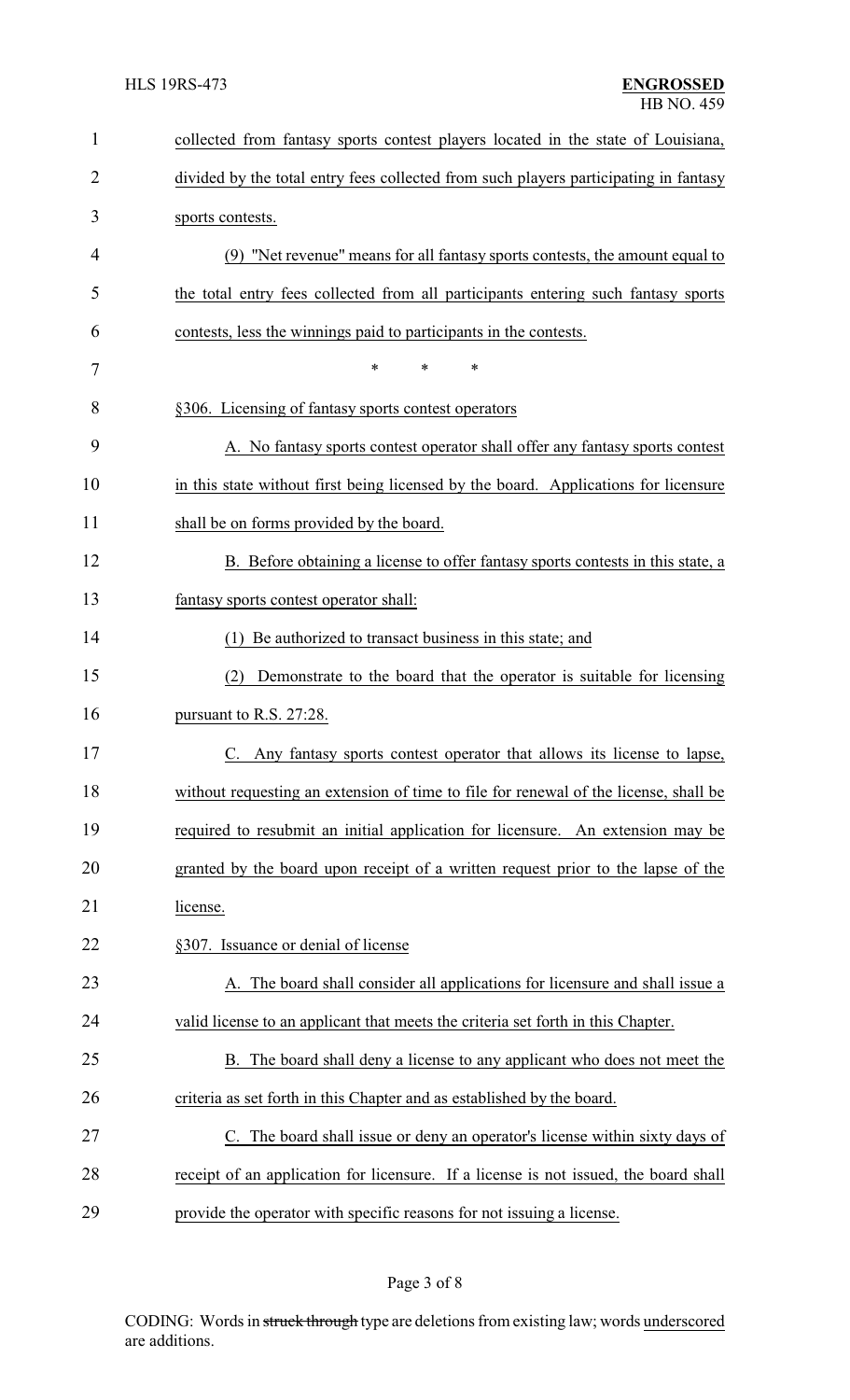| $\mathbf{1}$   | D. Any application made under this Section shall be confidential and shall             |  |  |
|----------------|----------------------------------------------------------------------------------------|--|--|
| $\overline{2}$ | not be subject to the Public Records Law.                                              |  |  |
| 3              | §308. License Requirements                                                             |  |  |
| 4              | A. As a condition of licensure, a fantasy sports contest operator shall submit         |  |  |
| 5              | evidence to the board that the operator has established and will implement             |  |  |
| 6              | commercially reasonable procedures for fantasy sports contests with an entry fee       |  |  |
| 7              | that:                                                                                  |  |  |
| 8              | (1) Prevent employees of the fantasy sports contest operator, and relatives            |  |  |
| 9              | of an employee living in the same household as an employee of an operator, from        |  |  |
| 10             | competing in fantasy sports contests offered by an operator in which the operator      |  |  |
| 11             | offers a cash prize to the general public.                                             |  |  |
| 12             | Prevent sharing of confidential information that could affect fantasy<br>(2)           |  |  |
| 13             | sports contests with third parties until the information is made publicly available.   |  |  |
| 14             | (3) Provide that no winning outcome is based on the score, point spread, or            |  |  |
| 15             | any performance of any single actual sports team or combination of such teams or       |  |  |
| 16             | solely on any single performance of an individual athlete or participant in any single |  |  |
| 17             | actual sporting event.                                                                 |  |  |
| 18             | (4) Ensure that any of following persons do not participate in fantasy sports          |  |  |
| 19             | contests:                                                                              |  |  |
| 20             | Athletes and individuals who participate in or officiate a game or<br>(a)              |  |  |
| 21             | competition that is the subject of a fantasy sports contest.                           |  |  |
| 22             | (b) Any sports agent, team employee, referee, or league official associated            |  |  |
| 23             | with a sport or athletic event.                                                        |  |  |
| 24             | (5) Verify that a fantasy sports contest player is twenty-one years of age or          |  |  |
| 25             | older.                                                                                 |  |  |
| 26             | Provide fantasy sports contest players with access to information on<br>(6)            |  |  |
| 27             | responsible play.                                                                      |  |  |
| 28             | (7) Provide fantasy sports contest players with access to information on               |  |  |
| 29             | seeking assistance regarding compulsive or problem gambling.                           |  |  |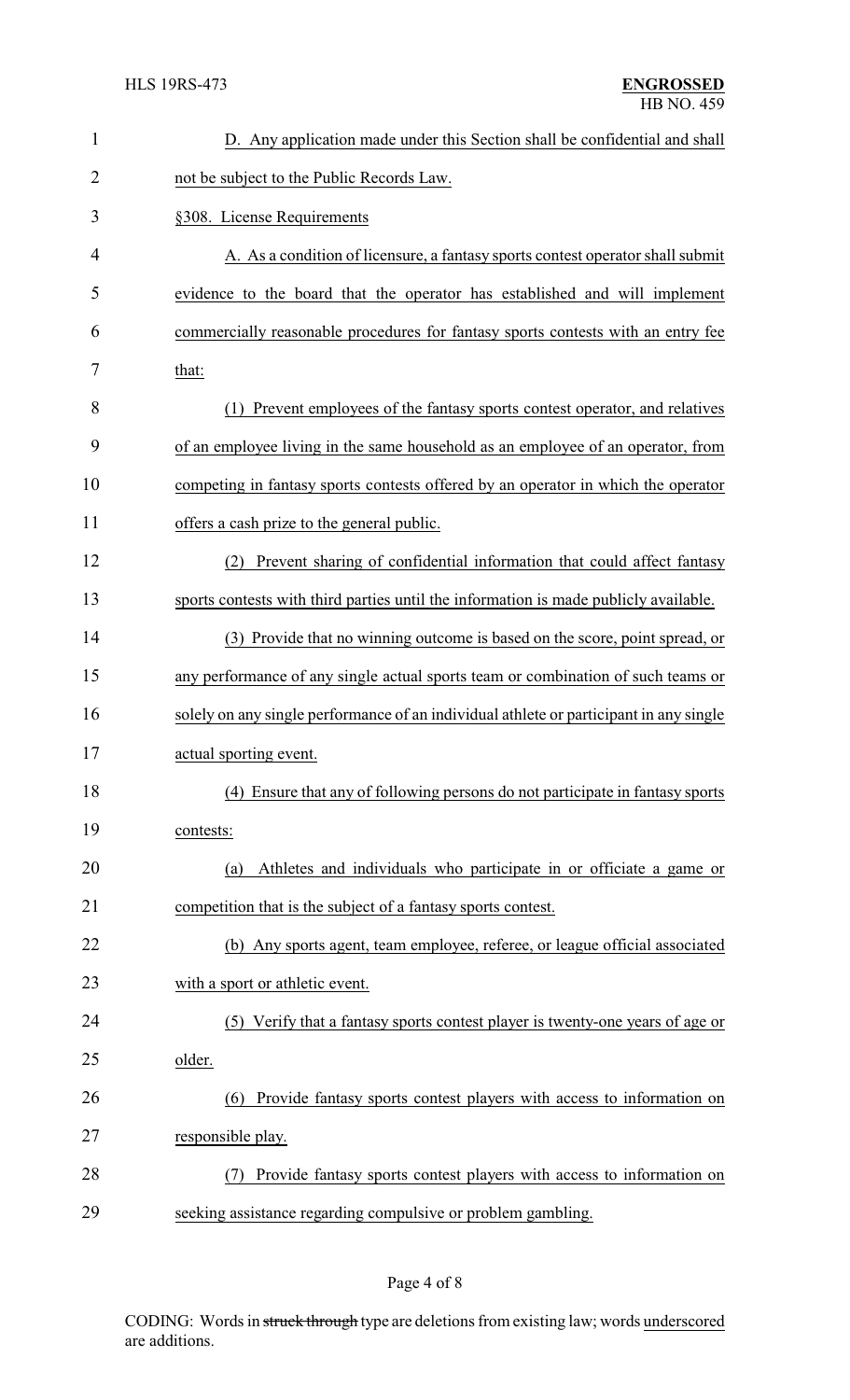| 1              | (8) Provide fantasy sports contest players with access to the fantasy sports            |
|----------------|-----------------------------------------------------------------------------------------|
| $\overline{2}$ | contest player's play history and account details.                                      |
| 3              | (9) Allow individuals to restrict themselves from entering a fantasy sports             |
| 4              | contest upon request and provide reasonable steps to prevent the person entering        |
| 5              | fantasy sports contests offered by an operator.                                         |
| 6              | (10) Disclose the limit on the number of entries that a fantasy sports contest          |
| 7              | player may submit in a fantasy sports contest and provide reasonable steps to prevent   |
| 8              | players from submitting more than the limit.                                            |
| 9              | (11) Segregate fantasy sports contest player funds from operational funds or            |
| 10             | maintain a reserve that exceeds the amount of player funds on deposit, which may        |
| 11             | not be used for operational activities. Reserve funds may take the form of cash, cash   |
| 12             | equivalents, payment process reserves, payment processor receivables,<br>an             |
| 13             | irrevocable letter of credit, a bond, or a combination thereof, in the amount that must |
| 14             | exceed the total balances of the fantasy sports contest players' accounts.              |
| 15             | Provide that fantasy sports contests are required to be conducted in a<br>(12)          |
| 16             | venue where the fantasy sports contest player must be at least twenty-one years of      |
| 17             | age.                                                                                    |
| 18             | B. A fantasy sports contest operator shall not offer fantasy sports contests            |
| 19             | based on the performances of participants in high school or youth athletic events.      |
| 20             | C. A fantasy sports contest operator may not offer a fantasy sports contest             |
| 21             | to the general public that does not establish and make known all prizes and awards      |
| 22             | offered to winning participants in advance of the game or contest.                      |
| 23             | D. A licensed fantasy sports contest operator shall:                                    |
| 24             | Annually contract with a certified public accountant to conduct an<br>(1)               |
| 25             | independent audit that is consistent with the standards accepted by the American        |
| 26             | Institute of Certified Public Accountants.                                              |
| 27             | Submit to the board a copy of the audit report.<br>(2)                                  |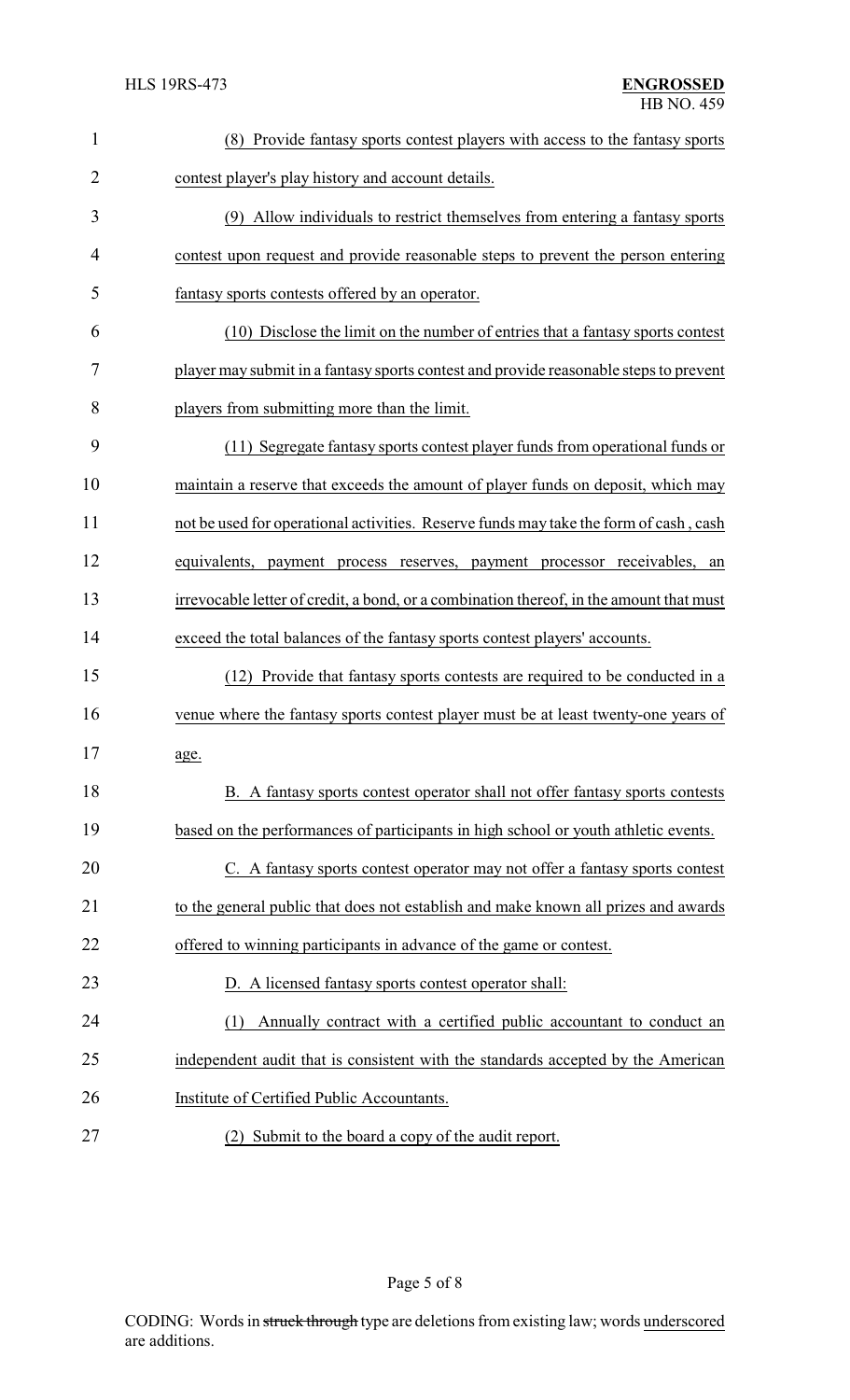| $\mathbf{1}$   | E. The information submitted to the board pursuant to Subsections A and D                     |  |  |
|----------------|-----------------------------------------------------------------------------------------------|--|--|
| $\overline{2}$ | of this Section shall be confidential and shall not be subject to the Public Records          |  |  |
| 3              | Law.                                                                                          |  |  |
| 4              | Section 2. R.S. $44:4.1(B)(15)$ is hereby amended and reenacted to read as follows:           |  |  |
| 5              | §4.1. Exceptions                                                                              |  |  |
| 6              | $\ast$<br>$\ast$<br>$\ast$                                                                    |  |  |
| 7              | B. The legislature further recognizes that there exist exceptions, exemptions,                |  |  |
| 8              | and limitations to the laws pertaining to public records throughout the revised               |  |  |
| 9              | statutes and codes of this state. Therefore, the following exceptions, exemptions, and        |  |  |
| 10             | limitations are hereby continued in effect by incorporation into this Chapter by              |  |  |
| 11             | citation:                                                                                     |  |  |
| 12             | $\ast$<br>$\ast$<br>∗                                                                         |  |  |
| 13             | $(15)$ R.S. 27:13, 21, 22, 25, 45, 61, 237, 307, 308                                          |  |  |
| 14             | Section 3. This Act shall become effective upon signature by the governor or, if not          |  |  |
| 15             | signed by the governor, upon expiration of the time for bills to become law without signature |  |  |
| 16             | by the governor, as provided by Article III, Section 18 of the Constitution of Louisiana. If  |  |  |
| 17             | vetoed by the governor and subsequently approved by the legislature, this Act shall become    |  |  |
| 18             | effective on the day following such approval.                                                 |  |  |
|                |                                                                                               |  |  |

## DIGEST

The digest printed below was prepared by House Legislative Services. It constitutes no part of the legislative instrument. The keyword, one-liner, abstract, and digest do not constitute part of the law or proof or indicia of legislative intent. [R.S. 1:13(B) and 24:177(E)]

| HB 459 Engrossed | 2019 Regular Session | Talbot |
|------------------|----------------------|--------|
|                  |                      |        |

**Abstract:** Provides relative to the regulation of fantasy sports contests in this state.

Present law provides for the "Louisiana Fantasy Sports Contests Act", which called for a proposition election held on November 6, 2018, to determine whether fantasysports contests were to be permitted in a particular parish.

Present law provides for a definition of "fantasy sports contests", which means any fantasy or simulation sports game or contest played through the internet or mobile device with all of the following elements:

(1) Participants create a simulation sports team based on the current membership of actual amateur or professional sports organizations.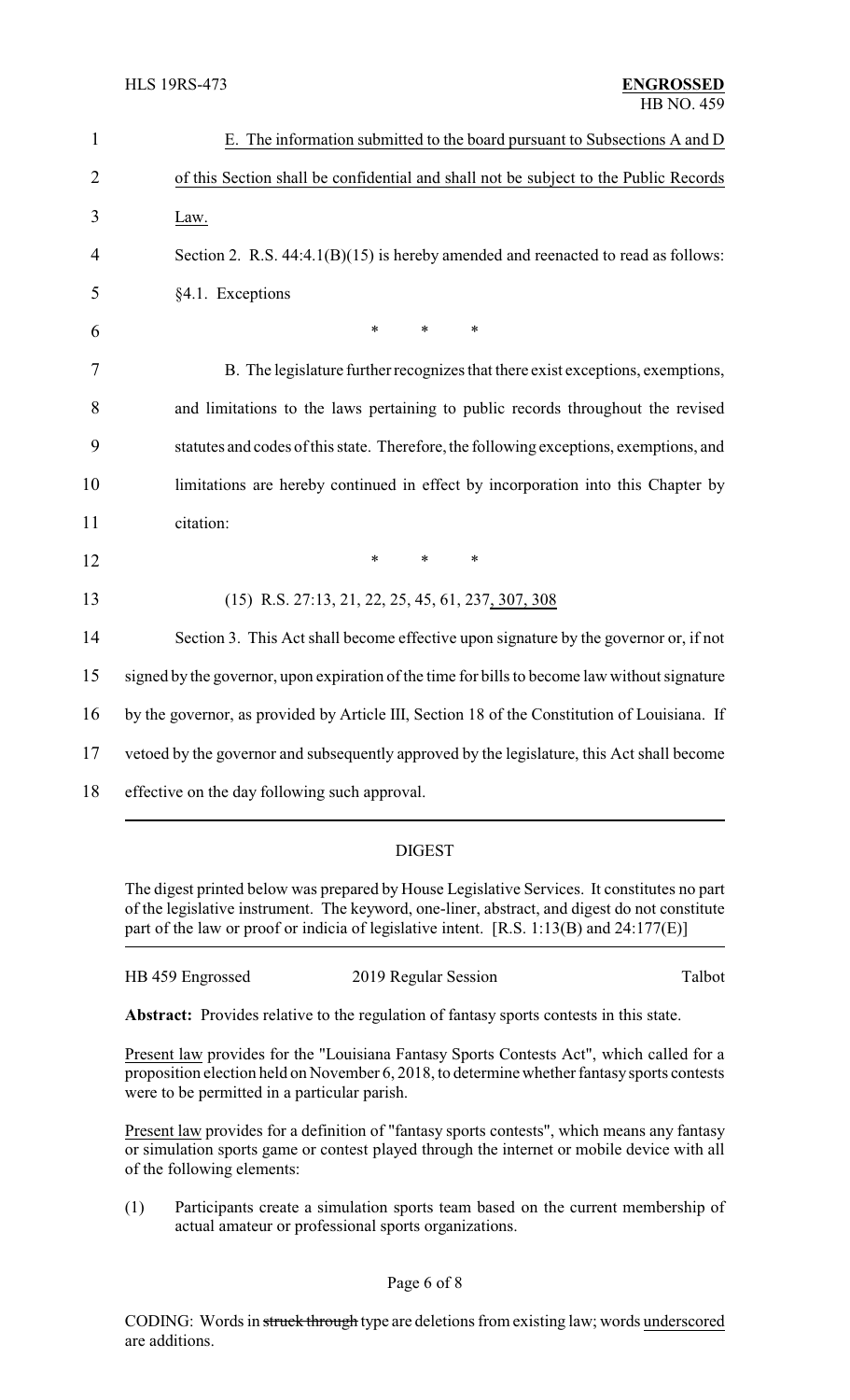- (2) All prizes and awards offered to winning participants are established and made known to the participants in advance of the game or contest, and the value of the prizes or awards is not determined by the number of participants or the amount of any fees paid by those participants.
- (3) All winning outcomes reflect the relative knowledge and skill of the participant and are predominantly determined by accumulated statistical results of the performance of the individuals, including athletes in the case of sporting events.
- (4) No winning outcome is based on either of the following:
	- (a) On the score, point-spread, or any performance or performances of any single real-world team or any combination of such teams.
	- (b) Solely on any single performance of an individual athlete in any single realworld sporting or other event.

Proposed law retains present law and adds definitions for the terms "confidential information", "entry fee", "fantasy sports contest operator", "fantasy sports contest player", "gross fantasy sports contests revenues", "location percentage", and "net revenue".

Proposed law requires a fantasy sports contest operator to be licensed by the La. Gaming Control Board.

Proposed law provides that a fantasy sports contest operator must:

- (1) Be authorized to transact business in this state.
- (2) Demonstrate to the La. Gaming Control Board that the operator is suitable for licensing pursuant to present law (R.S. 27:28).

Proposed law provides that any fantasy sports contest operator that allows its license to lapse, without requesting an extension of time to file for a renewal, is required to resubmit an initial application for licensure.

Proposed law requires the board to issue or deny a fantasy sports contest operator's license within 60 days of receipt of application for licensure. Provides that the board shall provide an operator with specific reasons if a license is not issued.

Proposed law provides that any application made for a license is confidential and not subject to the Public Records Law.

Proposed law provides that as a condition of licensure, a fantasy sports contest operator is required to submit evidence to the board that the operator has established and will implement certain commercially reasonable procedures for fantasy sports contests which include but are not limited to:

- (1) The verification that a fantasy sports contest player is 21 years of age or older.
- (2) The requirement that fantasy sports contests are conducted in a venue where the fantasy sports contest player is at least 21 years of age or older.

Proposed law prohibits fantasy sports contests operators from offering fantasy sports contests based on the performances of participants in high school or youth athletic events.

Proposed law requires a licensed fantasy sports contest operator to: